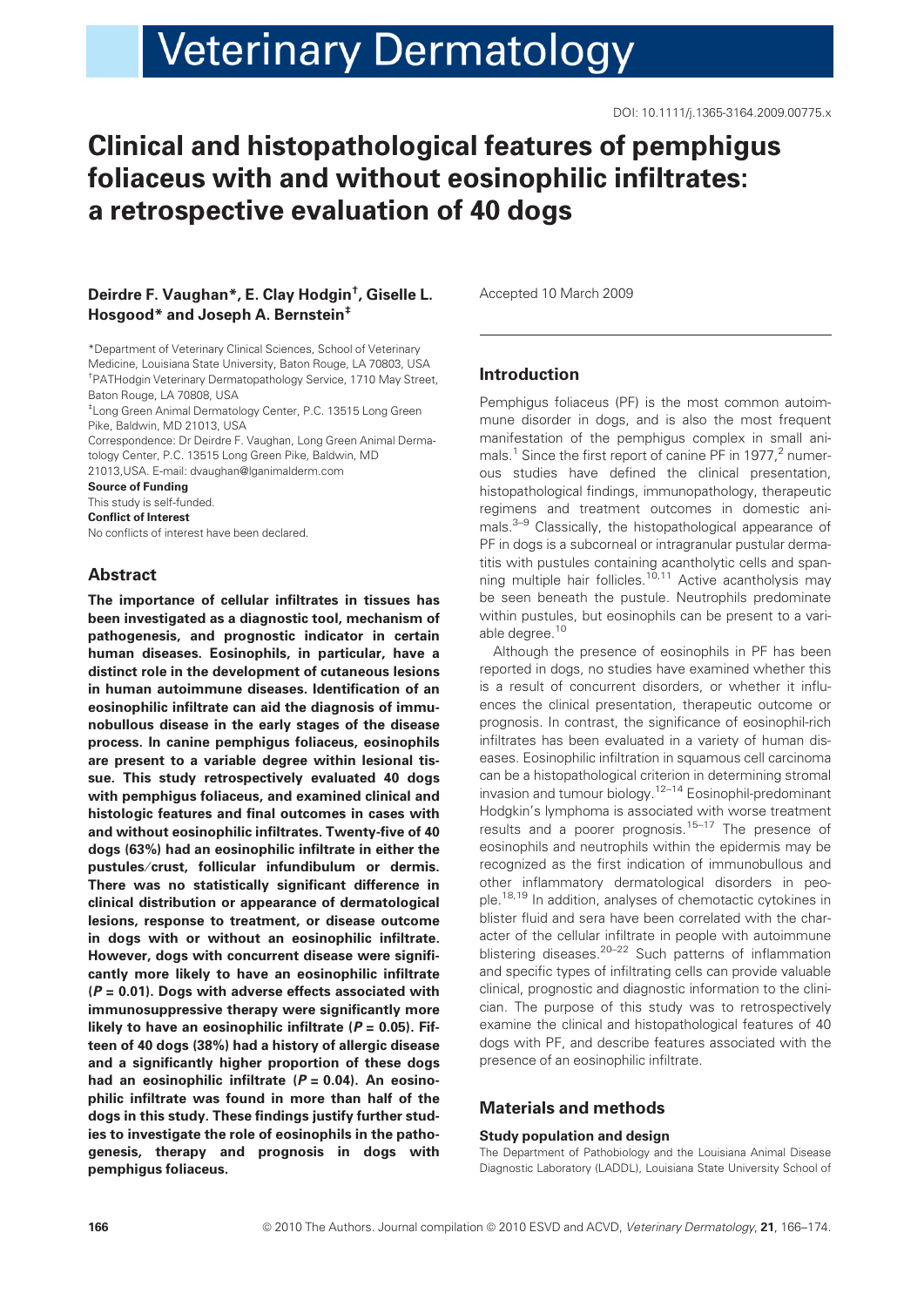Veterinary Medicine (LSUSVM), and PATHodgin Veterinary Dermatopathology Service databases between 2002 and 2008 were searched for cases of canine PF. To be included in the study, cases must have been submitted by dermatologists at the LSUSVM, Veterinary Teaching Hospital & Clinics (VTH&C), or by one of two board-certified veterinary dermatologists in private referral practices. Only medical records of cases with complete signalment, history and clinical description were included. In accordance with standards recommended by Olivry,<sup>5</sup> further criteria for inclusion included a definitive diagnosis of pemphigus supported by histopathological findings based on established criteria,<sup>10,11</sup> a negative fungal culture to rule out acantholytic dermatophytosis and classic clinical signs.<sup>1,4</sup> Dogs with concurrent pyoderma were not excluded from the study.

Data collected from the medical records included signalment, history of prior skin disease, clinical signs at the time of presentation, medications used within the 3 months prior to biopsy, concurrent systemic disease, laboratory tests analysed prior to treatment, time from lesion onset to diagnosis, season of diagnosis, dermatological lesions, distribution of disease, initial treatment, adverse effects of initial treatment, maintenance treatment, time to remission, follow-up time and outcome. Final treatment outcomes were recorded as remission (no active pustular disease), death (including euthanasia), improvement or no improvement (active pustular disease). Improvement was defined in accordance with the study by Mueller et  $al.^4$  as residual erythema, scaling or crust without the need for change in treatment.

#### Histopathology

The original slides for cases selected for this study were re-evaluated by one pathologist (ECH). Originally, formalin fixed tissues were trimmed for histological processing then embedded in paraffin, sectioned at 3 µm, and stained with haematoxylin and eosin (H&E). Each specimen from each case was examined for the following histological changes typical of PF: acantholytic crust, acantholytic epidermal and infundibular pustules, folliculitis with acantholytic cells, and superficial dermatitis with neutrophils and/or eosinophils, lymphocytes, plasma cells and histiocytes. The specimen containing the best examples of these changes was scored for the following:

- 1 Estimated percentages of eosinophils and neutrophils/total granulocytes in crust, epidermal and infundibular pustules, infundibular lumens and upper dermis after examining a minimum of ten typical areas. Inflammation due to furunculosis was ignored. Scores were recorded as: DG (crust too degenerate to evaluate), 0 (0-5%),  $1 + (6 - 40\%)$ ,  $2 + (41 - 60\%)$ ,  $3 + (61 -$ 95%), or 4 + (96–100%).
- 2 Numbers of acantholytic cells and cells undergoing active acantholysis in the most prominent acantholytic areas of the crust, epidermal and infundibular pustules and infundibular lumens. Scores were recorded as: 0 (none seen/10 high power fields [hpf]), 1+ (less than 10 cells ⁄ 10 hpf), 2+ (11–30 cells ⁄ 10 hpf), or 3+ (31 or more cells/10 hpf). High power field magnification was 400x

#### Statistical analysis

All variables were described and summarized by frequencies for categorical variables, including ordinal scores, and quartiles for numeric variables. For analysis, categories of many variables were collapsed to increase strata density. To explore the associations of an eosinophilic infiltrate with clinical signs and disease outcome, any dog with an eosinophilic infiltrate in either the pustules/crust, follicles or dermis with a score >0 was grouped as pemphigus with eosinophilic infiltrate  $(E+)$ . Those without any eosinophilic infiltrate (score = 0 for pustules/crust, follicles, and dermis) were grouped as pemphigus without eosinophilic infiltrate (E-).

Disease outcome was classified as no improvement, improvement or remission. The final disease outcome was dichotomized as no improvement or improvement (including improvement or remission). Survival was dichotomized as survival or death (including dogs that were euthanized).

For exploration of histological features, eosinophilic infiltrates in either the pustules/crust, follicles or dermis with a score >0 were classed as eosinophilic. Neutrophilic infiltrates in either the pustules/crust, follicles or dermis with a score >0 were classed as neutrophilic. Any active acantholysis in the pustules/crusts or follicles >0 was described as active acantholysis, and any acantholytic lesion in the pustules/crusts or follicles >0 was described as acantholytic.

Associations between group ( $E+$  versus  $E-$ ) and categorical variables were tested using Fisher's exact test with a two-sided hypothesis of no association rejected at  $P \le 0.05$ . Where the table was  $2 \times 2$ , the odds ratio (OR) was used to describe the association with a 95% confidence interval excluding 1.0. When a single proportion was evaluated, a test of binomial proportions was performed. Numeric responses were compared across groups using Mann– Whitney U-tests with a two-sided null hypothesis rejected at  $P \le 0.05$ .

Multivariate analysis was performed to explore any associations of disease features with the presence of eosinophilic infiltrate (E+ versus E–) using logistic regression with a stepwise entry at  $P < 0.3$ and variables kept in the model at  $P \le 0.05$ . Significant variables associated with the response were described using the OR with a 95% confidence interval excluding 1.0. Similar analysis was performed on the response of final disease outcome and on survival. All analyses were performed using sas statistical software (version 9.1; SAS institute, Cary, NC, USA).

# **Results**

#### History and signalment

Forty dogs with PF evaluated between 2002 and 2008 were included in the study (Table 1). Thirty-one were purebred dogs and nine were mixed-breed. English bulldogs were the most common breed ( $n = 5$ ), followed by Boston terriers ( $n = 3$ ). Dachshunds, cocker spaniels, Yorkshire terriers and Labrador retrievers were represented by two dogs each. The remaining 15 breeds were represented by single dogs. Twenty-three dogs (57.5%) were male (7 intact) and 17 dogs (42.5%) were female (5 intact). Twelve of the 17 female dogs (71%) and 13 of 23 males (57%) were E+. There was no statistically significant difference in the frequency of males versus females for dogs with or without an eosinophilic infiltrate  $(P = 0.51)$ .

The median age at the time of diagnosis for E+ dogs was 7 years, with a range of 0.25–13 years and a mean of 7.3 years. For  $E-$  dogs, the median age at the time of diagnosis was 7 years, with a range of 1–12 years and a mean of 6.4 years. The duration of clinical signs for  $E_{+}$ dogs prior to diagnosis ranged from 1 to 52 weeks, with a median of 8 weeks and a mean of 14.8 weeks. For Edogs, the duration of clinical signs prior to diagnosis ranged from 1 to 52 weeks, with a median of 14 weeks and a mean of 15.4 weeks. The duration of clinical signs for one E- dog (case 22) was not available. There was no statistically significant difference in the age of dogs  $(P = 0.47)$  or the time to diagnosis  $(P = 0.77)$  in dogs with or without an eosinophilic infiltrate. Pemphigus foliaceus was diagnosed most commonly in the summer (16 dogs, 40%), followed by autumn (11 dogs, 27.5%), spring (ten dogs, 25%) and winter (three dogs, 7.5%). There was no statistically significant difference in the frequency of diagnosis across seasons for dogs with or without eosinophilic infiltrate  $(P = 0.18)$ .

Fifteen of 40 dogs (37.5%) had a history consistent with allergic dermatitis. These included: flea allergy in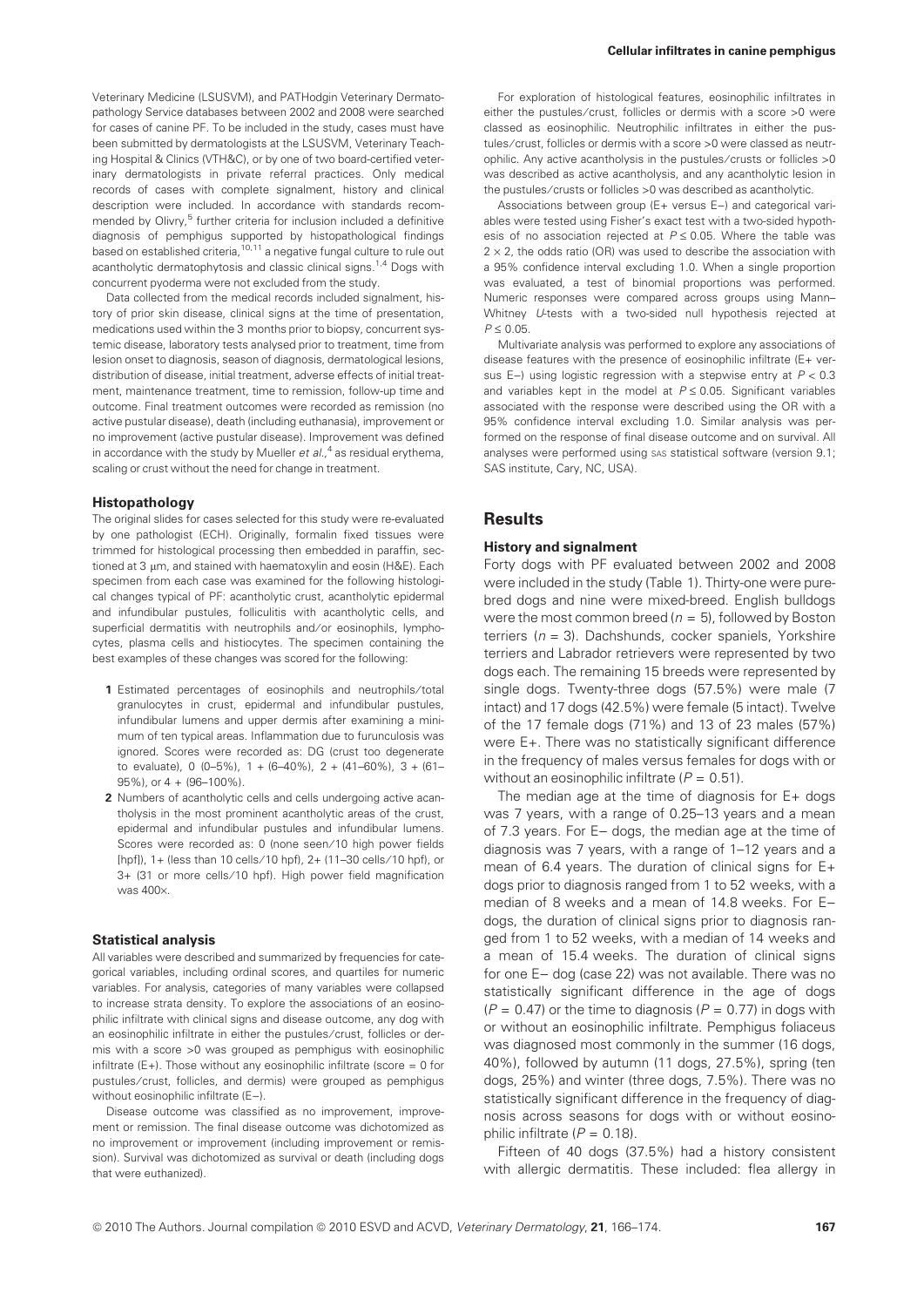|                          |                             | Age                      |                                       | Allergic           | $TDx^*$                  | Initial               | Maintenance              |               | E+ versus | TRem                                | TFoll                                                    |
|--------------------------|-----------------------------|--------------------------|---------------------------------------|--------------------|--------------------------|-----------------------|--------------------------|---------------|-----------|-------------------------------------|----------------------------------------------------------|
| Case                     | <b>Breed</b>                | (years)                  | Sex                                   | disease            | (weeks)                  | treatment             | treatment                | Outcome       |           | (weeks)                             | (weeks)                                                  |
| $\overline{\phantom{0}}$ | Miniature Schnauzer         | $\Xi$                    |                                       | $\frac{1}{2}$      |                          | GC<br>$\overline{AB}$ | GC<br>$\overline{AB}$    | $\frac{1}{2}$ |           |                                     |                                                          |
|                          | West Highland white terrier |                          | $\frac{Z}{2}$ $\mu$                   | δe                 | 20                       | AB GC AZ              | AB GC AZ                 |               |           | ≨ ∞                                 | 208                                                      |
| $\sim$ $\sim$            | Boston terrier              | S                        | $\bar{\ge}$                           | $\overline{\circ}$ |                          | AB GC                 | AB GC                    |               |           |                                     | $\frac{6}{2}$                                            |
|                          | Rat terrier                 | ന                        | $\overline{E}$                        | $\overline{\circ}$ |                          | AB GC AZ              | AB GC AZ                 |               |           |                                     |                                                          |
| 4567                     | Akita                       | ഥ                        | $\leq$                                | δə                 | 24                       | $\overline{4}$        | ≸                        | $\leq$        |           | $rac{4}{2}$ $rac{4}{2}$ $rac{6}{2}$ | $\lessgtr$                                               |
|                          | Bulldog                     |                          | $\frac{2}{2}$                         | $\overline{a}$     | $\Xi$                    | AB GC AZ              | AB GC AZ                 |               |           |                                     | 20                                                       |
|                          | Akita                       | G                        | $\overline{E}$                        | $\overline{\circ}$ | 52                       | AB GC AZ              | AB GC AZ                 |               |           | ₹                                   | 104                                                      |
| $\infty$                 | Labrador retriever          | S                        | $\Xi$                                 | စိ                 | $\infty$                 | AB GC AZ              | AB GC AZ                 |               |           |                                     | 104                                                      |
| ာ                        | Miniature pinscher          |                          | $\mathbb{E} \mathbb{S}$               | 8                  |                          | AB GC                 | AB GC                    |               |           |                                     | 20                                                       |
| $\circ$                  | English bulldog             | $\circ$ $\circ$          | $\geq$                                | es                 |                          | AB GC AZ              | ပ္ပ                      | $\frac{1}{2}$ |           |                                     |                                                          |
| $\square$                | Mixed breed                 |                          | $\geq$                                | $\overline{\circ}$ |                          | AB GC AZ              | AB GC AZ                 | Q/IN          |           | ₹                                   |                                                          |
| $\overline{2}$           | Hound                       | 0.25                     | $\geq$                                | $\frac{1}{2}$      |                          | AB GC AZ              | ပ္ပ                      |               |           | 24                                  | 104                                                      |
| $\tilde{c}$              | Dachshund                   | 4                        | $\leq$                                | $\overline{\circ}$ |                          | AB GC AZ              | AB GC AZ                 |               |           |                                     |                                                          |
| $\overline{4}$           | Chihuahua                   | $\overline{ }$           | E S S S                               | $\overline{\circ}$ |                          | AB GC AZ              | AB GC CsA                | a<br>NB       |           | $\frac{4}{2}$                       |                                                          |
| $\frac{5}{2}$            | Mixed breed                 | တ                        |                                       | $\circ$            | $\overline{Q}$           | AB GC AZ              | GS TN                    |               |           | $\overline{C}$                      |                                                          |
| $\frac{6}{5}$            | Schipperke                  | ത                        |                                       | es                 | $\infty$                 | AB GC AZ              | AB GC AZ                 |               |           | $\approx$                           | 78                                                       |
| $\overline{1}$           | Mixed breed                 | $\infty$                 | $\leq$                                | $\overline{a}$     |                          | AB GC                 | AB GC                    |               | 孟         | $\circ$                             | $\circ$                                                  |
| $\frac{8}{10}$           | Standard poodle             | S                        | $\leqq$                               | $\frac{1}{2}$      | $\circ$                  | AB GC                 | AB GC                    | $\frac{1}{2}$ |           | $\lessgtr$                          | ₹                                                        |
| $\overline{9}$           | English bulldog             | S                        | $_{\scriptscriptstyle \rm L}$ $\geqq$ | es)                | $\overline{c}$           | AB GC                 | AB GC                    |               |           |                                     | $\tilde{c}$                                              |
| 20                       | abrador retriever           | G                        |                                       | $\overline{\circ}$ | $\overline{\mathcal{A}}$ | AB GC                 | AB GC                    |               | $\vec{u}$ | $\lessgtr$                          | $\circ$                                                  |
| $\overline{2}1$          | Mixed breed                 | $\infty$                 | $\lessgtr$                            | $\frac{1}{2}$      | 24                       | AB GC                 | AB GC                    |               |           | $\rightarrow$                       | $\ensuremath{\mathop{\mathop{\triangleright}}\nolimits}$ |
| 22                       | Lhasa Apso                  | တ                        | $\leq$                                | $\overline{a}$     | $\lessgtr$ 88            | AB GC                 | AB GC CH                 |               |           | $\frac{1}{2}$                       | $\widetilde{\phantom{a}}$                                |
| 23                       | Shih Tzu                    | $\equiv$                 | E S<br>E<br>E                         | es                 |                          | AB GC                 | AB GC AZ                 |               | 。<br>山    |                                     | 52                                                       |
| 24<br>25                 | Boston terrier              | $\overline{2}$           |                                       | $\frac{1}{2}$      | 32                       | $\overline{AB}$       | $\overline{4}$           | $\bigcirc$    | 击         | $\lessgtr$                          |                                                          |
|                          | Doberman pinscher           | $\tilde{c}$              | $\leq$                                | $\frac{1}{2}$      | $\overline{12}$          | AB GC                 | AB GC                    | $\simeq$      | 숩         |                                     | $\frac{6}{2}$                                            |
| 26                       | Mixed breed                 | $\overline{2}$           | $\leqq$                               | $\overline{a}$     | $\approx$                | AB GC                 | AB GC AZ                 | R/D           |           | $\rightarrow$ $\frac{4}{5}$         | 20                                                       |
|                          | Cocker spaniel              | $\infty$                 | $\overline{E}$                        | $\frac{0}{2}$      | 52                       | AB GC                 | AB GC                    |               |           |                                     |                                                          |
| 2780                     | <b>Mixed</b> breed          | 4                        | $\widetilde{\leq}$                    | δ°,                | 24                       | AB GC                 | AB GC                    |               | 击         |                                     |                                                          |
|                          | Pekeapoo                    | $\overline{\phantom{0}}$ | $\overline{\ge}$                      | $\overline{a}$     | 4                        | AB GC                 | AB GC                    |               | Ш         |                                     | 208                                                      |
| 80                       | English bulldog             | S                        | $\leq$                                | $\frac{1}{2}$      | 24                       | $\overline{4}$        | $\frac{1}{2}$            | $\frac{4}{2}$ |           | $\frac{4}{2}$                       | $\widetilde{\geq}$                                       |
| $\overline{5}$           | Dachshund                   | 4                        | $\geq$                                | $\overline{Q}$     | $\frac{6}{1}$            | AB GC                 | AB GC                    |               |           | $\circ$                             | 32                                                       |
| 32                       | Mixed breed                 | $\overline{C}$           | $\Sigma$ $\Omega$ $\Omega$ $\Omega$   | $\overline{\circ}$ | 12                       | AB GC                 | AB GC AZ                 |               | $\vec{u}$ | $\frac{4}{2}$                       | 24                                                       |
| 33                       | Yorkshire terrier           | S                        |                                       | δ9,                |                          | AB GC                 | AB GC                    |               |           |                                     | 104                                                      |
| $\mathfrak{L}$           | English bulldog             | $\infty$                 |                                       | es.                | 20                       | AB GC                 | AB GC                    |               |           |                                     | 36                                                       |
| 35                       | Cocker spaniel              | 5 <sub>2</sub>           |                                       | $\frac{1}{2}$      | $\infty$                 | AB GC                 | AB GC                    |               |           |                                     | 12                                                       |
| 36                       | Yorkshire terrier           |                          | $\leq$                                | es                 | $\frac{6}{2}$            | AB GC                 | AB GC                    |               | 숩         |                                     | $\overline{c}$                                           |
| $\overline{3}$           | <b>Mixed</b> breed          | $\frac{1}{2}$            | $\leqq$                               | es                 | $28$                     | AB GC                 | AB GC                    |               | 숩         |                                     | 78                                                       |
| 88                       | Boxer                       | $\overline{C}$           | $\frac{2}{2}$                         | $\frac{1}{2}$      | 28                       | AB GC AZ              | GS PX                    |               | 숩         |                                     |                                                          |
| 39                       | Mixed breed                 | က                        | CO CO                                 | es)                | $\infty$                 | AB GC AZ              | AB GC AZ                 |               |           |                                     |                                                          |
| $\overline{Q}$           | Boston terrier              | $\overline{C}$           |                                       | es                 |                          | AB GC AZ              | GC AZ<br>$\overline{AB}$ |               |           |                                     |                                                          |

# Vaughan et al.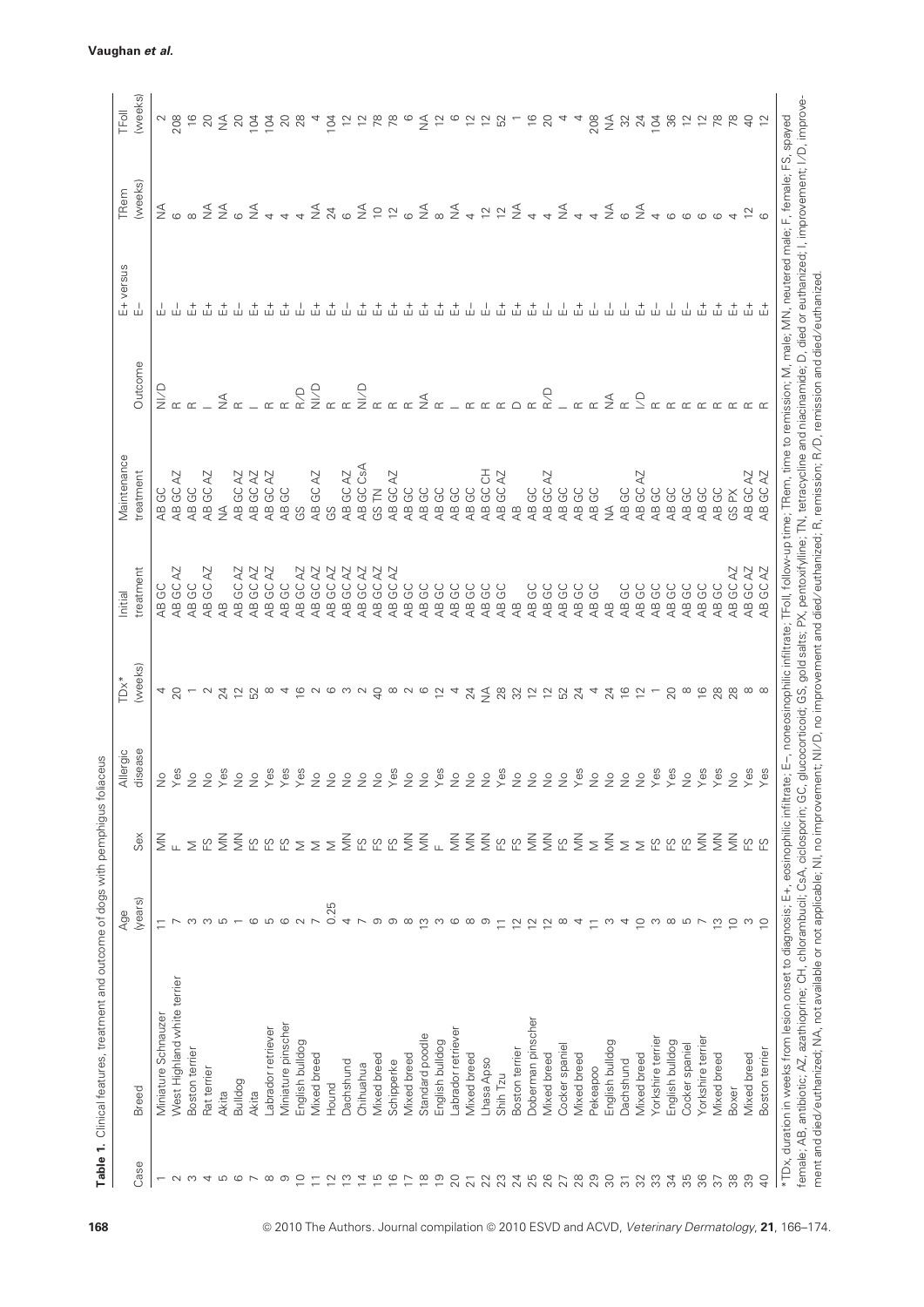nine dogs (60%), seasonally recurrent pyoderma in three dogs (20%), pododermatitis in three dogs (20%), recurrent otitis externa in two dogs (13.33%) and angioedema in one dog (6.67%). Of the 15 dogs with allergic dermatitis a significant proportion, 11 of 15 (73%), were  $E+$  $(P = 0.04)$ . Two dogs had a history of previous dermatological problems not related to allergic disease. One of these dogs had a history of juvenile-onset demodicosis, alopecia areata and sterile granuloma pyogranuloma syndrome (case 13). The other dog presented with cyclic flank alopecia (case 38). Drug-induced PF was suspected in one dog, which was classified as E+. Eight of 40 dogs (20%) had a concurrent systemic disease process at the time of diagnosis, with acute renal failure, intervertebral disc disease, brachycephalic airway syndrome, hypoadrenocorticism, mitral insufficiency and a urinary tract infection affecting one dog each. Two dogs had a history of idiopathic epilepsy. Of the eight total dogs with a concurrent disease a significant proportion, five of the eight  $(63\%)$ , were E +  $(P = 0.01)$ .

Of the 25 E+ dogs, antihistamines, glucocorticoids and antibiotics were administered to 10 (40%), 16 (64%) and 20 dogs  $(80\%)$  respectively. Of the 15 E- dogs, antihistamines, glucocorticoids and antibiotics were administered to three (20%), eight (53%) and 12 dogs (80%) respectively. There was no statistically significant difference in administration of antihistamines ( $P = 0.53$ ), glucocorticoids ( $P = 0.30$ ) or antibiotics ( $P = 1.0$ ) prior to the diagnosis of PF for dogs with or without an eosinophilic infiltrate. Nineteen of 40 dogs (47.5%) received other drugs, including systemic antifungal medications in eight dogs, levothyroxine in five dogs and ivermectin in two dogs. One dog received each of the following: phenobarbital, a nonsteroidal anti-inflammatory drug, tetracycline and niacinamide and potassium bromide.

#### Clinical findings

Thirty-three dogs (82.5%) presented with lesions affecting the face (including the dorsal muzzle, head, periocular and/or preauricular regions), 34 dogs (85%) with pinnal lesions, 36 dogs (90%) with lesions affecting the dorsum and 24 dogs (60%) with lesions affecting the ventrum. Lesions on the feet (dorsal aspect of paw and interdigital regions) and limbs were seen in 22 (55%) and 11 (27.5%) dogs respectively. There was no statistically significant difference in the frequency of lesions on the face  $(P = 1.0)$ , pinnae  $(P = 0.38)$ , dorsum  $(P = 1.0)$ , ventrum  $(P = 0.38)$ , feet  $(P = 0.75)$  or limbs  $(P = 0.71)$  for dogs with or without eosinophilic infiltrate. Pustules were described in 31 dogs (77.5%), crusting dermatitis in 40 dogs (100%), epidermal collarettes in 38 dogs (95%), alopecia in 29 dogs (72.5%) and papules in 16 dogs (40%). There was no statistically significant difference in the frequency of the pustules  $(P = 0.44)$ , collarettes  $(P = 0.44)$ , papules  $(P = 0.74)$  and alopecia  $(P = 0.72)$  for dogs with or without eosinophilic infiltrate. The frequency of crusts could not be compared since all dogs had crusts. Other dermatological lesions included footpad hyperkeratosis in 11 dogs (27.5%), generalized seborrhoea in two dogs (5%), and nasal planum depigmentation and loss of architecture of the nasal planum in one dog each (2.5%). Pruritus was noted in 32 dogs (80%), lethargy in ten dogs (25%), anorexia in three dogs (7.5%) and fever in eight dogs (20%). There was no statistically significant difference in the frequency of pruritus  $(P = 1.0)$ , lethargy  $(P = 0.71)$ , anorexia  $(P = 0.54)$  or fever  $(P = 0.68)$  for dogs with or without eosinophilic infiltrate.

A complete blood count and biochemical profile were performed in 28 dogs prior to initiation of therapy. Of these dogs, 18 dogs exhibited neutrophilic leukocytosis and seven exhibited eosinophilia. Five of the seven dogs with eosinophilia and 11 of the 18 dogs with neutrophilic leukocytosis were E+. There was no statistically significant difference in the frequency of peripheral eosinophilia ( $P = 0.69$ ) or neutrophilia ( $P = 1.0$ ) for dogs with or without an eosinophilic infiltrate. Of the 28 dogs, abnormalities on serum biochemical analysis revealed hypoalbuminemia in seven dogs, increased serum alkaline phosphatase (ALP) in six dogs, increased serum alanine transaminase (ALT) in one dog, hypercholesterolemia in one dog and azotemia in one dog.

#### Treatment and outcome

Antibiotics were administered to all 40 dogs and were the only therapy given to three dogs (7.5%). The most commonly prescribed initial treatment for PF was glucocorticoid monotherapy in 22 dogs (55%). Fifteen dogs (37.5%) received a single glucocorticoid and azathioprine. Eleven of the 37 dogs treated with immunosuppressive drugs received adjunctive medications including famotidine in six dogs (55%), pentoxifylline in two dogs (18.2%), ivermectin in two dogs (18.2%) and tramadol in one dog (9.1%). Adverse reactions to initial medications were recorded in 17 (46%) of the 37 dogs treated with immunosuppressive drugs. Adverse effects included clinical signs of iatrogenic hyperadrenocorticism (polyuria, polydipsia, cutaneous atrophy, muscle wasting etc.) in ten dogs, hepatotoxicity (increased ALT and/or ALP) in five dogs, anaemia and thrombocytopaenia in two dogs and a urinary tract infection in two dogs. Leucopenia, vomiting, calcinosis cutis and diabetes mellitus occurred in one dog each. Of the dogs that experienced adverse effects following immunosuppressive therapy, a significant proportion, 14 of 17 (82%), were  $E + (P = 0.05)$ .

Two of the three dogs prescribed an antibiotic only did not return for re-evaluation following diagnosis. The other dog died prior to re-evaluation. Of the 37 dogs prescribed immunosuppressive therapy, remission occurred in 27 dogs (73%), improvement in four dogs (11%) and no improvement in three dogs (8%). The outcome for three dogs was not available. There was no statistically significant difference in disease outcome (remission, improvement or no improvement) for dogs with or without eosinophilic infiltrate ( $P = 0.53$ ). The median time to remission for E+ dogs was 6 weeks, with a range of 4–24 weeks and a mean of 8 weeks. For  $E-$  dogs, the median time to remission was 6 weeks, with a range of 4–12 weeks and a mean of 6 weeks There was no statistically significant difference in the time to remission for dogs with or without eosinophilic infiltrate  $(P = 0.17)$ . Seven of 40 dogs (17.5%) later died or were euthanized. Four of the seven (57%) were E+ dogs, but there was no statistically significant difference in the frequency of survival in dogs with or without eosinophilic infiltrate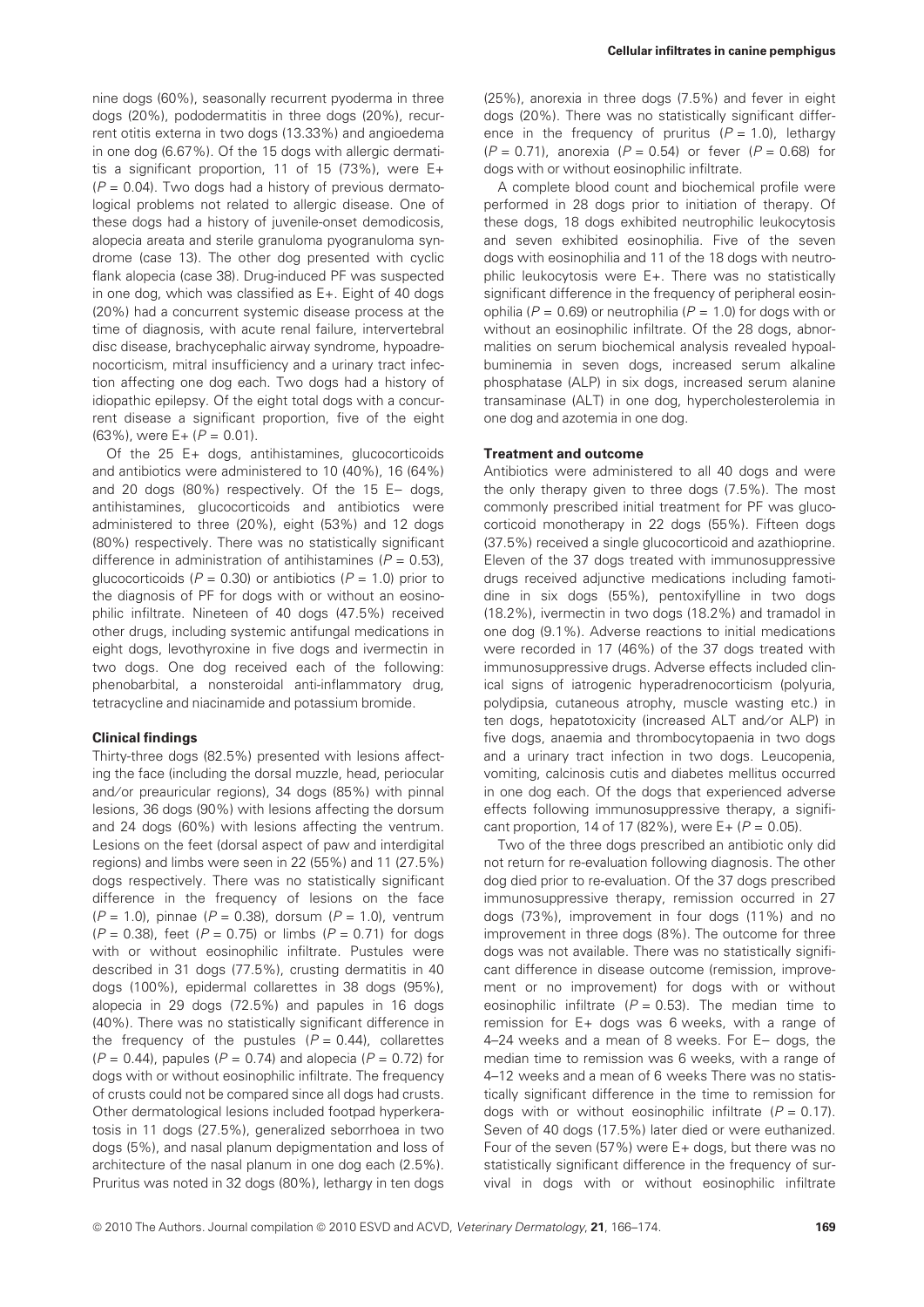#### Vaughan et al.

 $(P = 0.62)$ . The median follow-up time for all dogs was 20 weeks, with a range of 1–208 weeks and a mean of 43 weeks.

### Histopathology

A total of 25 of 40 dogs (63%) had an eosinophilic infiltrate score >0 (i.e. E+) in either the pustules/crust, follicles or dermis. Of these 25 dogs, eosinophils in the pustules/crust were scored as 0 in three dogs,  $1+$  in five dogs, 2+ in six dogs, 3+ in seven dogs and 4+ in two dogs. Twenty-four dogs had follicular infundibular pustules. Of these dogs, eosinophils in the follicular infundibulum were scored as 0 in eight dogs, 1+ in five dogs, 2+ in four dogs, 3+ in five dogs and 4+ in two dogs. Eosinophil scores were >0 in the superficial dermis of all 25 dogs, and were scored as 1+ in seven dogs, 2+ in six dogs, 3+ in 11 dogs and 4+ in one dog. Eighteen of the 25 dogs (72%) had a greater than 40% eosinophilic component to their disease (scored 2+ or greater) in the pustules/crust, follicles or dermis. In 16 of 25 dogs, estimates of the number of eosinophils were greater than or equal to neutrophils in the pustules/crust, follicles or dermis.

Neutrophils were reported in the pustules/crust, follicles or dermis of all 40 dogs, preventing analysis of the frequency of any neutrophilic infiltrate. Neutrophils in the pustules/crust were scored as 0 in three dogs, 1+ in four dogs, 2+ in eight dogs, 3+ in six dogs and 4+ in 17 dogs. In two dogs, the crust was too degenerate to identify inflammatory cells. Twenty-four dogs had follicular infundibular pustules. Of these dogs, neutrophils were scored as 0 in three dogs,  $1+$  in five dogs,  $2+$  in three dogs,  $3+$  in seven dogs and 4+ in six dogs. Neutrophils were scored >0 in the dermis of all 40 dogs. A neutrophil score of 1, 2 or 3 in either the pustules/crust, follicles or dermis occurred more frequently in E+ dogs. In contrast, neutrophil scores of 4 were more frequent in  $E-$  dogs  $(P = 0.001)$ .

Acantholytic cells were seen in all 40 dogs in either the pustules/crust or follicular infundibulum. Active acantholysis in either the pustules ⁄ crust or follicular infundibulum was seen in 31 of 40 dogs (78%). Eighteen of 25 E+ dogs  $(72%)$ , and 13 of 15 E  $-$  dogs  $(87%)$  exhibited active acantholysis. There was no statistically significant difference in the frequency of active acantholysis ( $P = 0.20$ ) or acantholytic cells ( $P = 0.33$ ) for dogs with or without an eosinophilic infiltrate.

#### Effect on survival

Signalment, history, histological features and disease outcome (improvement, remission, no improvement) were not associated with survival for dogs with or without an eosinophilic infiltrate. Exploration of any association of signalment, history, and histological features, including the presence of eosinophilic infiltrate (E+), with survival in all dogs revealed that anorexic dogs were significantly more likely to die or be euthanized (OR = 30.0; 95% CI 1.8–490.7).

# **Discussion**

The clinical importance of specific tissue cell populations has been investigated as a diagnostic tool, mechanism of pathogenesis and prognostic indicator in humans.12–25 These studies demonstrate the importance of classifying and quantifying cellular tissue infiltrates. However, to the authors' knowledge, this is the first study to evaluate the cellular infiltrate at different microanatomic locations in canine PF, and to compare different cellular infiltrates with clinical features and outcomes.

Eosinophils can be present in variable numbers in canine PF.<sup>5,10</sup> In the current investigation, an eosinophilic infiltrate, although not a consistent feature, was present in 25 of 40 dogs (63%) with PF. The identity of the major antigen(s) in canine PF is unknown, although genetic factors play a role in disease developement.<sup>5,26</sup> In humans, the pathogenesis of autoimmune blistering diseases is multifactorial.<sup>20</sup> Cell-mediated immune responses, in addition to autoantibodies, contribute to lesion formation.<sup>20</sup> The type of cellular infiltrate in these diseases is dependent upon specific chemokines, chemokine receptors and adhesion molecules.<sup>20</sup> To illustrate the importance of the cellular infiltrate, autoantibodies alone are not sufficient for disease manifestation in people with pemphigus gestationis, which requires eosinophils to induce blister formation.<sup>21</sup> Therefore, factors affecting eosinophil homing and activation influence lesion appearance in this condition. Eosinophils are recruited to tissues by T helper 2 (Th2)-type cytokines, including interleukins (IL)-4, 5, 10, and 13.20,21 Chemotactic factors, including eotaxin and RANTES (Regulated on Activation Normal Tcell Expressed and Secreted) also have a role in eosinophil infiltration.12,21,27,28 Once in the tissue, eosinophils release granule proteins and metalloproteinases, contributing to tissue destruction and blister formation.<sup>21</sup> To the authors' knowledge, this is the first study to determine whether eosinophils, or another type of inflammatory cell, affect disease manifestation in dogs with an autoimmune disease.

A higher incidence of PF in dogs with allergic skin disease has been cited in the literature.<sup>1</sup> Equine PF has been reported in a group of horses with Culicoides hypersensitivity, <sup>6,29</sup> and several cats with PF in one study also had presumed allergic dermatitis.<sup>3</sup> In humans, exposure to black fly bites has been associated with an endemic form of PF.<sup>30</sup> Interestingly, a statistically significant proportion of the dogs in our study with allergic skin disease had an eosinophilic infiltrate as compared to dogs without allergic skin disease. Nine of the 15 dogs with allergic skin disease had a history of flea allergy dermatitis. Flea allergy has previously been reported as the most common skin disease present in dogs later diagnosed with PF.<sup>31</sup> In one dog in our study (case 16; E+), flea allergy immediately preceded the outbreak of PF. This dog was treated with fipronil (Frontline® Spray; Merial) for 3 months prior to the onset of PF for severe flea allergy dermatitis based on classic clinical signs (i.e. caudodorsal dermatitis and pruritus) and the presence of fleas. Facial angioedema occurred in one dog (case 40; E+) approximately 6 weeks prior to development of PF lesions and 10 days following vaccination for rabies, distemper, infectious hepatitis, parvovirus and leptospirosis. Angioedema can be caused by numerous factors, but is nearly always associated with hypersensitivity reactions.<sup>32</sup> However, an association of disease manifestation with vaccination cannot be conclu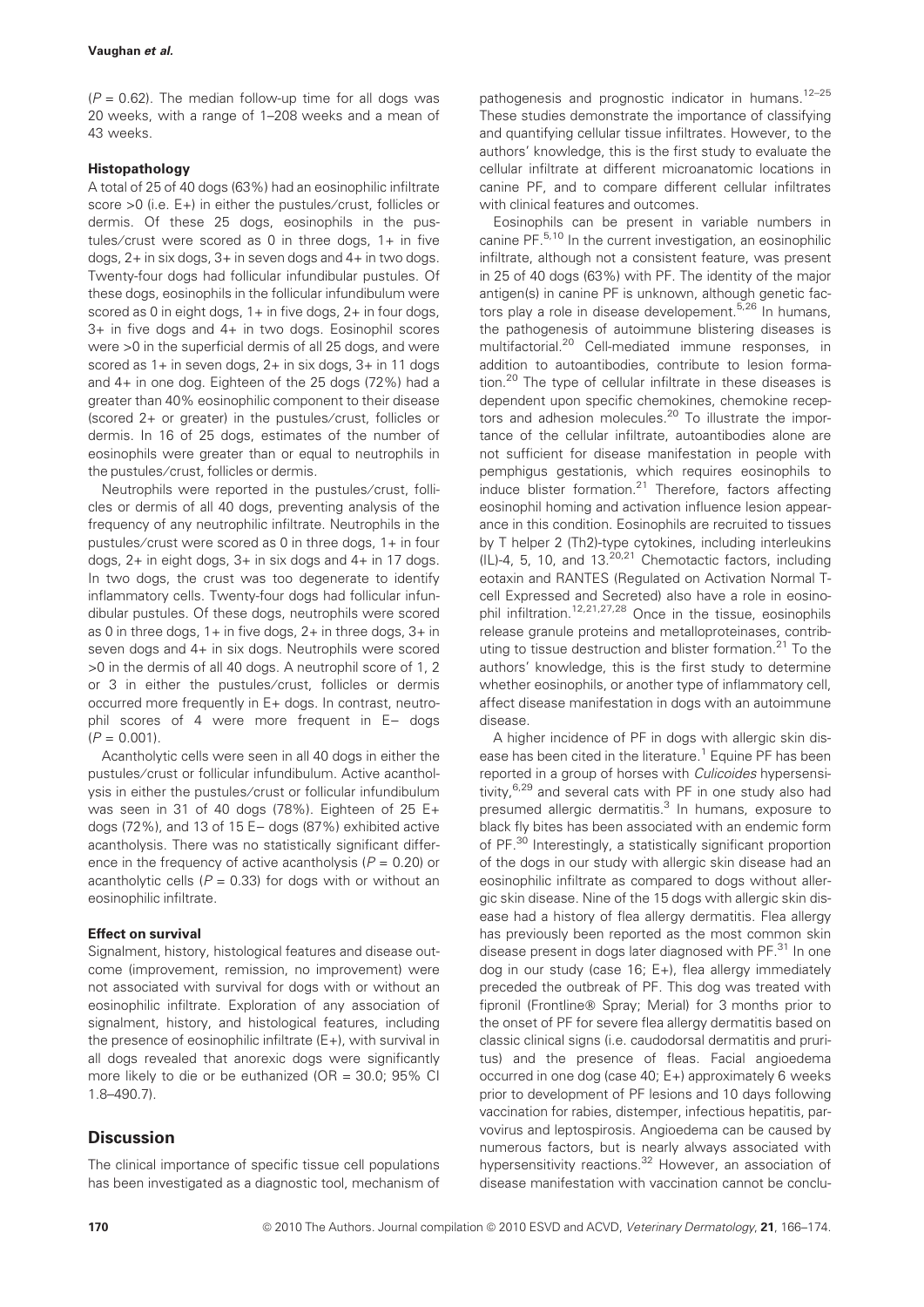sively made. Only one dog in our study (case 3; E+) had features suggestive of drug-induced PF. This dog developed pustular dermatitis 1 week following surgery for removal of a cervical thoracic mass. Suspect drugs in this dog included ampicillin, amoxicillin, enrofloxacin and metronidazole. Despite withdrawal and future avoidance of these drugs, glucocorticoid treatment was necessary in order to induce remission. Autoantibodies may result from an altered or abnormal immune regulation or antigenic stimulation.<sup>8</sup> As such, any factor (i.e. drugs, allergens, vaccination) with potential immunomodulatory effects could promote autoantibody production. Further investigations are warranted to investigate allergic disease as a causative factor of PF in domestic animals.

Environmental factors such as UV light exposure may induce flares of PF in dogs.<sup>5</sup> Although a seasonal pattern of PF was not found in one study of 66 dogs with PF, 31 lesional scores of PF worsened in the summer and improved in the winter in another investigation.<sup>33</sup> In horses, a higher incidence of PF flares during fall (autumn) and winter was reported by Vandenabelle et al., <sup>6</sup> but in another study, a clear seasonal association was not reported.<sup>34</sup> Since seasonality may also correlate with allergic flares, this parameter was evaluated in dogs in our study. The majority of dogs (27 ⁄ 40 dogs; 68%) were diagnosed in either the spring or summer. However, clear associations of seasonality are difficult to assess due to the subtropical climate and overlap of seasons in our geographic region.

Bacterial pyoderma can be a concurrent finding in dogs with  $PF<sub>1,4</sub>$  and dogs with pyoderma were not excluded from this study. However, the clinical and histopathological criteria used in this investigation<sup>5</sup> were diagnostic of PF in all dogs. Concomitant endoparasitism was not evaluated in this study since faecal examination and heartworm testing are not part of a typical PF work-up. Although endoparasites can certainly cause eosinophilia, the retrospective nature of this investigation precluded these diagnostics. Dogs with an eosinophilic infiltrate, however, were more likely to have a concurrent systemic disease. Of the eight total dogs with a concurrent systemic disease, five were E+ (63%). Medications utilized to treat underlying disease prior to the diagnosis of PF in these dogs included potassium bromide, itraconazole, levothyroxine, phenobarbital and furosemide. None of these medications have been directly associated with eosinophilia. Adverse reactions to various drugs could result in a superficial pustular drug reaction with prominent eosinophils.<sup>10</sup> However, none of the E+ dogs on medication for an underlying systemic disease had a clinical or histopathological appearance compatible with a drug reaction.

Adverse effects from immunosuppressive drugs were more likely to occur in dogs with an eosinophilic infiltrate. Of the 17 dogs for which an adverse effect was recorded, 14 were E+ dogs (82%). Although this is an interesting finding, the adverse effects noted in this study may have been caused as a direct result of the drugs themselves and the doses necessary to achieve therapeutic effect.

Exploration of any variable with survival revealed the odds of death were 30 times higher in dogs with anorexia. However, due to the wide confidence interval (95%, 1.8–490.7), the overall reliability of this estimate is questionable. One possible explanation may be that sicker dogs are more likely to be anorexic, thus are more likely to die or be euthanized.

One limitation of the study design was that dogs receiving medications prior to diagnosis of PF were not excluded from the investigation. Unfortunately, controlling all variables that impact data cannot be accomplished in a retrospective study. The design of this study was similar to other retrospective PF studies,  $3,4,7$  in that medications given prior to diagnosis were recorded, but these animals were not excluded. In cats, administration of glucocorticoids prior to or at the time of biopsy affected the percentage of diagnostic biopsy specimens in one investigation.<sup>3</sup> In our study, glucocorticoids had been given to 24 of 40 dogs (16 E+ cases) prior to diagnosis, and antihistamines had been administered to 13 of 40 dogs (10 E+ cases). Glucocorticoids are potent immunosuppressive drugs, possess anti-inflammatory properties and are also the most effective drug at inhibiting eosinophilic inflammation.35,36 Antihistamines can also have an anti-eosinophilic effect in human.<sup>36</sup> It is interesting to note that despite treatments that can interfere with the histopathological diagnosis of PF and alter the presence of inflammatory cells, numerous dogs in this study – including those with an eosinophilic infiltrate – received such therapy.

In our study, there was no statistically significant difference in the occurrence of acantholytic cells or active acantholysis in dogs with or without an eosinophilic infiltrate. However, no description of the type, number or location of inflammatory cells present in PF lesions has been described for dogs with both allergic disease and PF. In one study of cats, there was no difference in the cellular type or intensity of dermal infiltrate in PF lesions between animals with or without a history of allergic dermatitis.<sup>3</sup> Eosinophils often predominate within dermal and perifollicular infiltrates of dogs with allergic dermatitis<sup>38</sup> and may also be seen in intraepidermal pustules.<sup>37,38</sup> In our study, of the 15 dogs with allergic dermatitis, 11 (73%) were E+ and contained an eosinophilic infiltrate in either the pustules/crust, follicles, or dermis.

One dog in this investigation (case 24) had an eosinophilic infiltrate and spongiosis on histopathological evaluation, but no active acantholysis and very few acantholytic cells. Prominent eosinophilic spongiosis without acantholysis has been reported to be an uncommon presentation of canine PF.<sup>10</sup> It is thought that this variant represents an early form of PF, with more typical histological features appearing in later stages.<sup>10</sup> In this particular dog, however, clinical lesions had been present for 32 weeks prior to diagnosis. Similarly, an additional dog (case 23) also had very few acantholytic cells, no active acantholysis, and prominent eosinophilic spongiosis and eosinophilic infiltration at all microanatomic levels. Similar to case 24, this dog exhibited clinical PF lesions for an extended duration (28 weeks) prior to diagnosis. Neither dog received glucocorticoids prior to biopsy. Although only two dogs in this retrospective study exhibited an eosinophilic, nonacantholytic form of PF, both dogs had lesions for several months prior to diagnosis. It is possible, however, that since pustules can manifest in 'waves'<sup>10</sup> the lesions biop-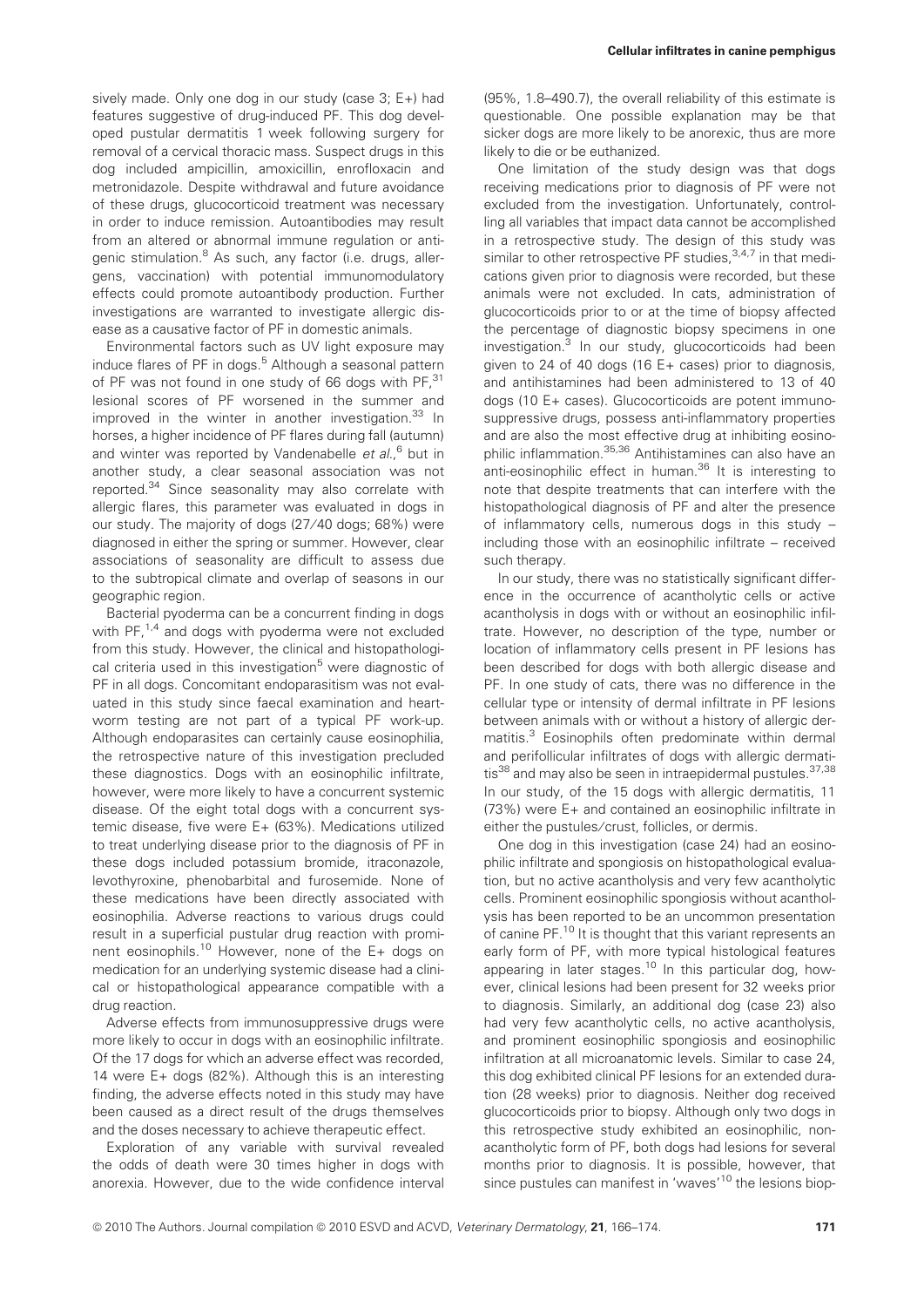#### Vaughan et al.

sied in these dogs represented early individual lesions of an entire disease process. Although eosinophilic spongiosis in people can be the hallmark of early autoimmune disease,<sup>18</sup> further studies are warranted to see whether this is true in dogs.

In conclusion, there were no statistically significant differences noted in signalment, clinical distribution or dermatological lesions, previous medications, haematological values, time to diagnosis, season of diagnosis, the presence of acantholytic cells or acantholysis, treatment, response to treatment or final disease outcome in dogs with PF with or without an eosinophilic infiltrate. However, our findings suggest there may be a relationship between eosinophilic infiltrate and allergic skin disease, systemic disease and adverse effects of immunosuppressive therapy. Further studies are warranted to evaluate chemotactic cytokines in pustules and sera of affected animals, as knowledge of specific cytokine expression in PF may further understanding of its pathogenesis, and be used to monitor disease activity, lessen disease severity and provide new targets for therapy.

# Acknowledgements

The authors would like to thank Stephen Lemarie and Sandra Merchant for their clinical expertise, research support and case submission information. The authors are also grateful to Lisa Roundtree for assistance in data compilation and organization.

# References

- 1. Scott DW, Miller WH, Griffin CE. Immune-mediated disorders. In: Muller and Kirk. Small Animal Dermatology, 6th edn. Philadelphia: W.B. Saunders, 2001: 686–90.
- 2. Halliwell REW, Goldschmidt MH. Pemphigus foliaceus in the canine: a case report and discussion. Journal of the American Animal Hospital Association 1977; 13: 431–6.
- 3. Preziosi DE, Goldschmidt MH, Greek JS et al. Feline pemphigus foliaceus: a retrospective analysis of 57 cases. Veterinary Dermatology 2003; 14: 313–21.
- 4. Mueller RS, Krebs I, Power HT et al. Pemphigus foliaceus in 91 dogs. Journal of the American Animal Hospital Association 2006; 42: 189–96.
- 5. Olivry T. A review of autoimmune skin diseases in domestic animals: I-superficial pemphigus. Veterinary Dermatology 2006; 17: 291–305.
- 6. Vandenabelle SIJ, White SD, Affolter VK et al. Pemphigus foliaceus in the horse: a retrospective study of 20 cases. Veterinary Dermatology 2004; 15: 505–9.
- 7. Gomez SM, Morris DO, Rosenbaum MR et al. Outcome and complications associated with treatment of pemphigus foliaceus in dogs: 43 cases (1994-2000). Journal of the American Veterinary Medical Association 2004; 224: 1312–6.
- 8. Rosenkrantz WS. Pemphigus: current therapy. Veterinary Dermatology 2004; 15: 90–8.
- Pappalardo E, Abramo F, Noli C. Pemphigus foliaceus in a goat. Veterinary Dermatology 2002; 13: 331–6.
- 10. Gross TL, Ihrke PJ, Walder EJ et al. Pustular diseases of the epidermis. In: Skin diseases of the dog and cat: clinical and histopathologic diagnosis. Oxford, UK: Blackwell Science, 2005: 13–8.
- 11. Kuhl KA, Shofer FS, Goldschmidt MH. Comparative histopathology of pemphigus foliaceus and superficial folliculitis in the dog. Veterinary Pathology 1994; 31: 19–27.
- 12. Falconieri G, Luna MA, Pizzolitto S et al. Eosinophil-rich squamous carcinoma of the oral cavity: a study of 13 cases

and delineation of a possible new microscopic entity. Annals of Diagnostic Pathology 2008; 12: 322–7.

- 13. Said M, Wiseman S, Yang J et al. Tissue eosinophilia: a morphologic marker for assessing stromal invasion in laryngeal squamous neoplasms. BMC Clinical Pathology 2005; 5: 1.
- 14. Alrawi SJ, Tan D, Stoler DL et al. Tissue eosinophilic infiltration: a useful marker for assessing stromal invasion, survival and locoregional recurrence in head and neck squamous cell neoplasia. Cancer Journal 2005; 11: 217–25.
- 15. Enblad G, Sundstrom C, Glimelius B. Infiltration of eosinophils in Hodgkin's disease involved lymph nodes predicts prognosis. Hematological Oncology 1993; 11: 187–93.
- 16. Toth J, Dworak O, Sugar J. Eosinophil predominance in Hodgkin's disease. Zeitschrift für Krebsforschung und klinische Onkologie. Cancer research and clinical oncology 1977; 89: 107– 11.
- 17. von Wasielewski R, Seth S, Franklin J et al. Tissue eosinophilia correlates strongly with poor prognosis in nodular sclerosing Hodgkin's disease, allowing for known prognostic factors. Blood 2000; 95: 1207–13.
- 18. Machado-Pinto J, McCalmont TH, Golitz LE. Eosinophilic and neutrophilic spongiosis: clues to the diagnosis of immunobullous diseases and other inflammatory disorders. Seminars in Cutaneous Medicine and Surgery 1996; 15: 308–16.
- 19. Knight AG, Black MM, Delaney TJ. Eosinophilic spongiosis: a clinical histological and immunofluorescent correlation. Clinical and Experimental Dermatology 1976; 1: 141–53.
- 20. Echigo T, Hasegawa M, Shimada Y et al. Both Th1 and Th2 chemokines are elevated in sera of patients with autoimmune blistering diseases. Archives of Dermatological Research 2006; 298: 38–45.
- 21. Gunther C, Wozel G, DreBler J et al. Tissue eosinophilia in pemphigoid gestationis: association with eotaxin and upregulated activation markers on transmigrated eosinophils. American Journal of Reproductive Immunology 2004; 51: 32–9.
- 22. Iwatsuki K, Tagami H, Yamada M. Pemphigus antibodies mediate the development of an inflammatory change in the epidermis. A possible mechanism underlying the feature of eosinophilic spongiosis. Acta dermato-venereologica 1983; 63: 495–500.
- 23. Caproni M, Cardinali C, Salvatore E et al. Further support for a role in Th2-like cytokines in blister formation of pemphigus. Clinical Immunology 2001; 98: 264–71.
- 24. Chen R, Fairley JA, Zhao ML et al. Macrophages, but not T and B lymphocytes, are critical for subepidermal blister formation in experimental bullous pemphigoid: macrophage-mediated neutrophil infiltration depends on mast cell activation. Journal of Immunology 2002; 169: 3987–92.
- 25. Billet SE, Grando SA, Pittelkow MR. Paraneoplastic autoimmune multiorgan syndrome: review of the literature and support for a cytotoxic role in pathogenesis. Autoimmunity 2006; 39: 617–30.
- 26. Olivry T, LaVoy A, Dunston SM et al. Desmoglein-1 is a minor autoantigen in dogs with pemphigus foliaceus. Veterinary Immunology and Immunopathology 2006; 110: 245–55.
- 27. Leiferman KM, Peters MS, Gleich GJ. Eosinophils in cutaneous diseases. In: Freedberg IM, Eisen AZ, Wolff K et al., eds. Fitzpatrick's Dermatology in General Medicine 6th edn. New York: McGraw-Hill, 2003: 959–66.
- 28. Rankin SM, Conroy DM, Williams TJ. Eotaxin and eosinophil recruitment: implications for human disease. Molecular Medicine Today 2000; 6: 20–7.
- 29. White SL. Bullous autoimmune skin diseases: diagnosis, therapy, prognosis. Proceedings of the Annual Convention of the American Association of Equine Practitioners. Orlando, FL: 1991: 507–13.
- 30. Stanley JR. Pemphigus. In: Freedberg IM, Eisen AZ, Wolff K et al., eds. Fitzpatrick's Dermatology in General Medicine 6th edn. New York: McGraw-Hill, 2003: 558–67.
- 31. Pascal A, Shiebert J, Ihrke P. Seasonality and environmental risk factors for pemphigus foliaceus in animals: a retrospective study of 83 cases presented to the Veterinary Medical Teaching Hospi-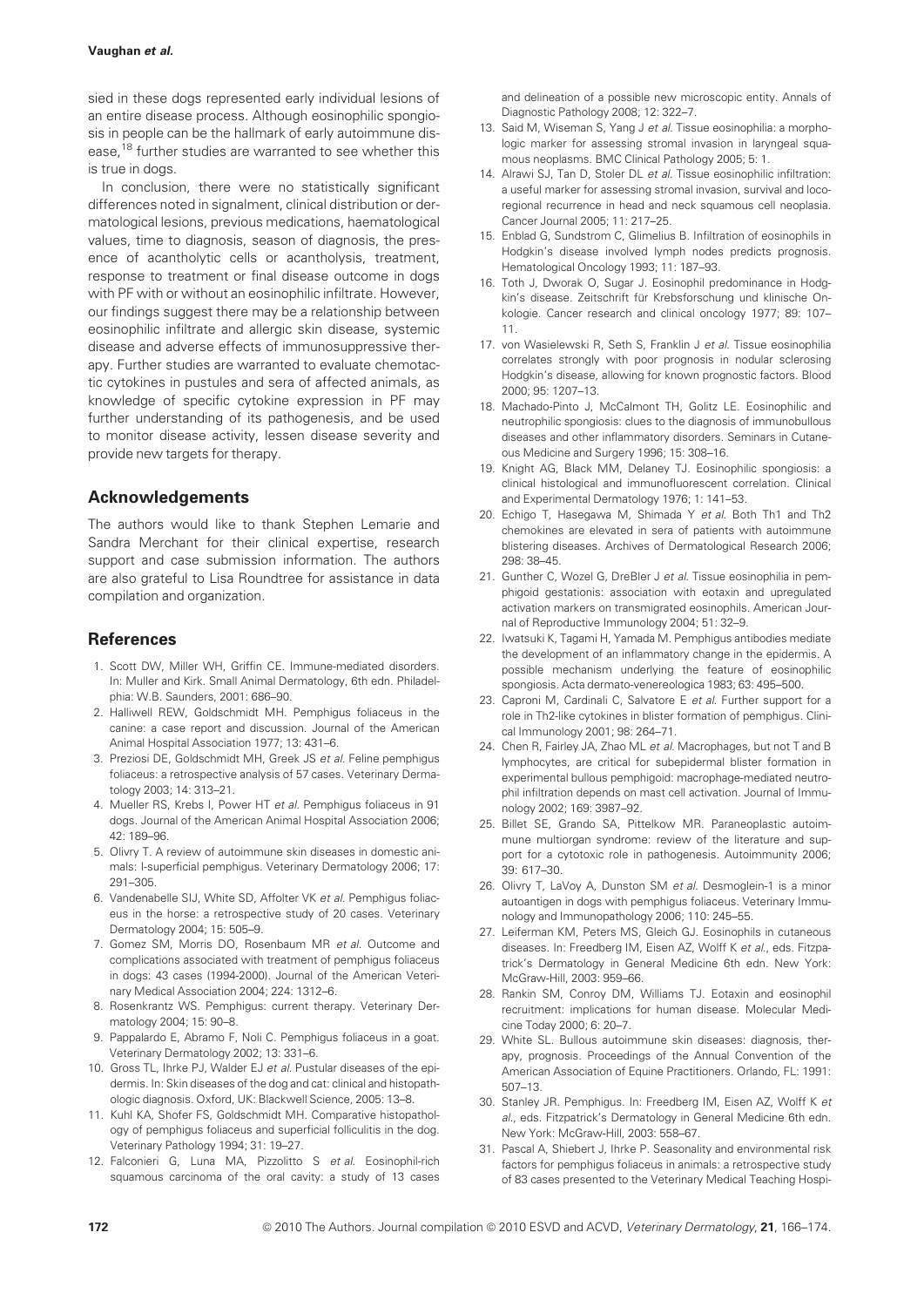tal, University of California Davis from 1976 to 1994 (abstract). Proceedings of the American Academy of Veterinary Dermatology and American College of Veterinary Dermatology Annual Meeting. Santa Fe, NM: American Academy of Veterinary Dermatology, 1995: 24–5.

- 32. Gross TL, Ihrke PJ, Walder EJ et al. Vascular diseases of the dermis. In: Skin Diseases of the Dog and Cat: Clinical and Histopathologic Diagnosis. Oxford, UK: Blackwell Science, 2005: 239–41.
- 33. Iwasaki T, Yamakita-Yoshida K. Time course of autoantibodies and clinical signs in canine pemphigus foliaceus (abstract). Veterinary Dermatology 2003; 14: 225.
- 34. Zabel S, Mueller RS, Fieseler KV et al. Review of 15 cases of pemphigus foliaceus in horses and a survey of the literature. Veterinary Record 2005; 157: 505–9.
- 35. Werth VP. Systemic glucocorticoids. In: Freedberg IM, Eisen AZ, Wolff K et al., eds. Fitzpatrick's Dermatology in General Medicine. 6th edn. New York: McGraw-Hill, 2003: 2381–8.
- 36. Rencic A, Beck LA. Regulation of the production and activation of eosinophils. In: Freedberg IM, Eisen AZ, Wolff K et al., eds. Fitzpatrick's Dermatology in General Medicine. 6th edn. New York: McGraw-Hill, 2003: 318–24.
- 37. Gross TL, Ihrke PJ, Walder EJ et al. Perivascular diseases of the dermis. In: Skin Diseases of the Dog and Cat: Clinical and Histopathologic Diagnosis. Oxford, UK: Blackwell Science, 2005: 200– 11.
- 38. Gross TL, Ihrke PJ, Walder EJ et al. Spongiotic and vesicular diseases of the epidermis. In: Skin Diseases of the Dog and Cat: Clinical and Histopathologic Diagnosis. Oxford, UK: Blackwell Science, 2005: 105–9.

Résumé L'importance de l'infiltrat cellulaire tissulaire a été étudiée comme outil diagnostique, mécanisme de pathogénie et indicateur pronostic dans les processus pathologiques de l'homme. Les éosinophiles, en particulier, ont un rôle précis dans les manifestations des lésions cutanées des dermatites auto-immunes de l'homme. L'identification d'un infiltrat éosinophilique peut aider au diagnostic d'une maladie bulleuse dans ses premiers stades. Chez les chiens atteins de pemphigus foliacé, les éosinophiles peuvent être présents à des degrés variables dans les tissus lésionnels. Cette étude évalue rétrospectivement 40 chiens atteints de pemphigus foliacé et examine les données cliniques et histopathologiques, et le pronostic dans les cas avec ou sans infiltrat éosinophilique. Vingt-cing chiens sur 40 (63%) montraient un infiltrat éosinophilique au niveau de pustules/croutes, de l'infundibulum folliculaire ou du derme. Il n'y avait pas de différence statistique significative dans la nature ou la distribution des lésions dermatologiques, la réponse au traitement ou la résolution de la maladie avec ou sans infiltrat éosinophilique. Cependant, les chiens atteints d'une maladie concommitante présentaient significativement plus souvent un infiltrat éosinophilique ( $P = 0.01$ ). De même, les chiens ayant montré des effets secondaires à la thérapeutique immunosuppressive avaient plus fréquemment un infiltrat éosinophilique ( $P = 0.05$ ). Quinze chiens sur 40 (38%) avaient un antécédent de maladie allergique et une proportion significativement plus élevée de ces animaux avait un infiltrat éosinophilique ( $P = 0.04$ ). D'autres études sont nécessaires pour établir le rôle des éosinophiles dans la pathogénie, les stratégies thérapeutiques et le pronostic du pemphigus foliacé chez le chien.

Resumen La importancia de los infiltrados celulares en tejido se ha investigado como un instrumento de diagnóstico, mecanismo de patogénesis, e indicador pronóstico en enfermedades humanas. Los eosinófilos en particular, tienen un papel diferenciado en las manifestaciones de lesiones cutáneas en enfermedades autoinmunes en personas. La identificación de un infiltrado eosinofílico puede ayudar en el diagnóstico de enfermedades vesiculares inmunomediadas en fases tempranas de la enfermedad. En perros con pénfigo foliáceo, los eosinófilos pueden estar presentes en diverso grado en el tejido lesionado. Este estudio retrospectivo evaluó 40 perros con pénfigo foliáceo y examinó las características clínicas e histopatológicas, así como el resultado final en casos con y sin infiltrado eosinofílico. Veinticinco de los cuarenta perros (63%) tenían infiltrado de eosinófilos bien en las pústulas/costras, en el infundibulo folicular o en la dermis. No hubo diferencia estadísticamente significativa en la distribución clínica ni en el aspecto de las lesiones de la piel, respuesta al tratamiento o resultado de la enfermedad en perros con o sin infiltrado de eosino´filos. Sin embardo perros con una enfermedad asociada tenian una mayor probabilidad significativa de presentar un infiltrado eosinofílico ( $P = 0.01$ ). De la misma forma, perros con efectos adversos asociados con el tratamiento inmunosupresor tenían mayor probabilidad de presentar un infiltrado eosinofílico ( $P = 0.05$ ). Quince de los cuarenta perros (38%) tenían una historia de enfermedades alérgicas y una proporción significativa de estos perros tenían un infiltrado de eosinófilos ( $P = 0.04$ ). Hacen falta más estudios para investigar el papel de los eosinófilos en la patogenia de la enfermedad, estrategias terapéuticas y pronóstico en perros con pénfigo foliaceo.

Zusammenfassung Die Bedeutung von zellulären Infiltraten im Gewebe hat man als diagnostische Hilfsmittel, als Mechanismen der Pathogenese und als prognostischer Indikator bei Krankheitsprozessen der Menschen bereits untersucht. Vor allem Eosinophile spielen eine bedeutende Rolle bei der Manifestation von Hautläsionen bei Autoimmunerkrankungen des Menschen. Das Erkennen eines eosinophilen Infiltrates kann bei der Diagnose von bullösen Autoimmunerkrankungen bei frühen Veränderungen im Krankheitsverlauf hilfreich sein. Bei Hunden mit Pemphigus foliaceus können Eosinophile in unterschiedlichem Ausmaß im veränderten Gewebe vorkommen. Diese retrospektive Studie evaluierte 40 Hunde mit Pemphigus foliaceus und untersuchte klinische und histopathologische Charakteristika und den letztendlichen Ausgang der Erkrankung in Fällen mit und ohne eosinophilen Infiltraten. Fünfundzwanzig von 40 Hunden (63%) hatten ein eosinophiles Infiltrat entweder in den Pusteln/Krusten, im follikulären Infundibulum oder in der Dermis. Es bestand kein signifikanter Unterschied in der klinischen Verteilung oder dem Aussehen der dermatologischen Veränderungen, im Ansprechen auf die Behandlung oder beim Ausgang